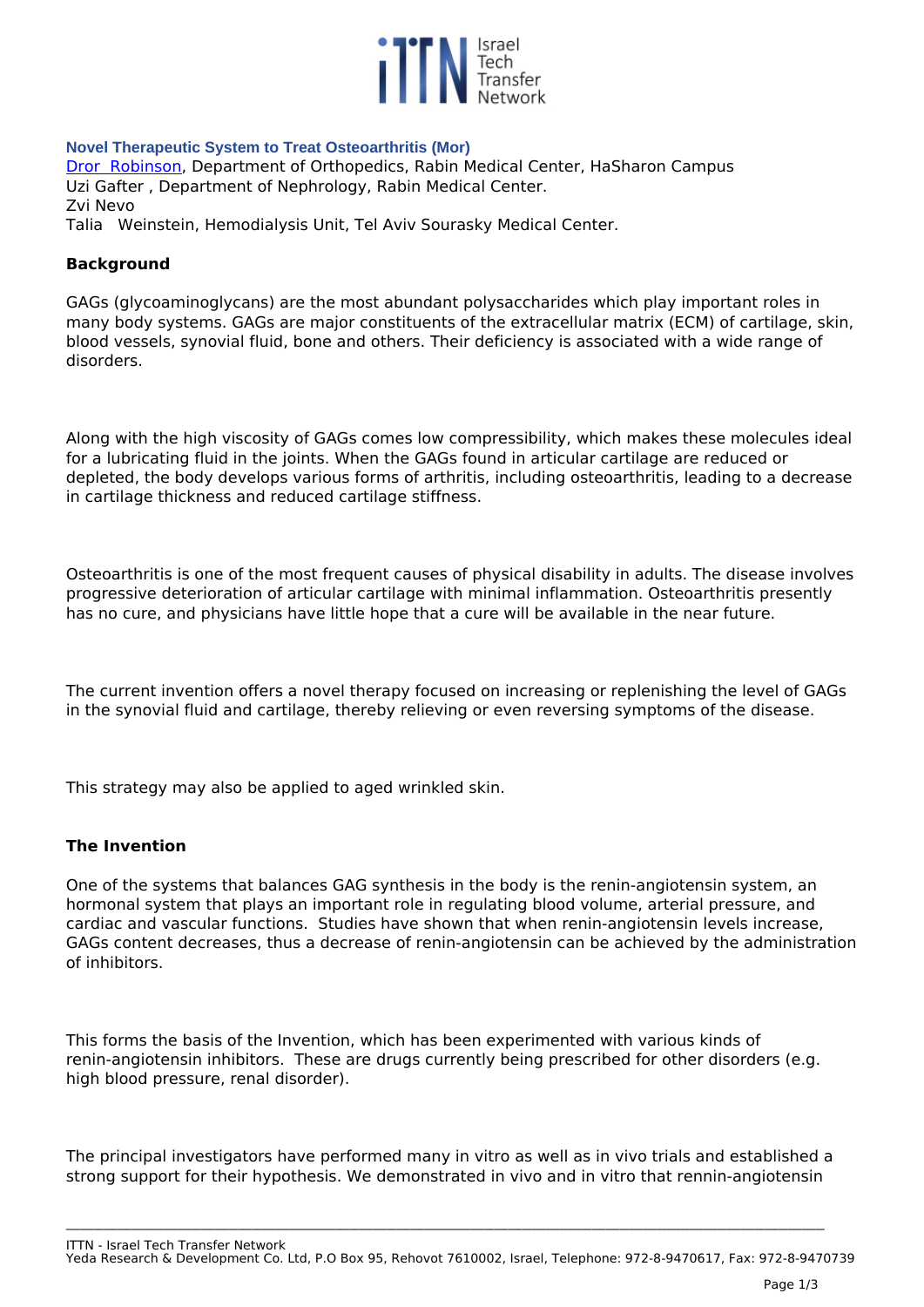

*inhibitors can activate the de novo synthesis of GAGs and thus replenish the loss of GAGs in osteoarthritis cartilage.*

*According to this novel therapeutic system, osteoarthritis is treated by the administration of a therapeutically effective amount of renin-angiotensin inhibitor. Dosage amount and interval may be adjusted individually, and the agents are administered locally via injection directly into the synovial fluid of the joint.*

*To replenish the content of GAGs in the skin, a system delivery such as a topical cream could be utilized.*

*Market Opportunity*

## **Osteoarthritis**

*Osteoarthritis is a highly prevalent disease, affecting approximately 12% of the elderly population with the common seven major pharmaceutical markets around the world. In 2003, the number of non-institutionalized adults with symptoms of the disease was 46 million in the United States, about 21% of that country population. In general, women are more susceptible than men.* 

*Since osteoarthritis is associated with aging, the impact of this disease will continue to grow over the next decade as life span and the average age increases. With no cure available, physicians can only attempt to control the symptoms.*

*It is estimated that the osteoarthritis drug market sales topped \$3.5 billion in 2002. The primary drug classes include primarily analgesics, traditional non-steroidal anti-inflammatory drugs (NSAIDs), selective cyclooxygenase (COX-II) inhibitors, and oral and injectable steroids. These treatments do not offer a cure for the disease.*

*Therefore, a drug that could up-regulate articular GAGs directly could be of therapeutic value, beyond symptomatic effects.* 

# **Aged Skin**

*Aging of the skin leads to the appearance of wrinkles, which are a major topic in dermocosmetology and a market of billions. By immunohistology staining techniques, it has been shown that there is a marked decrease of GAGs in the papillary dermis under wrinkles, combined with an asymmetrical*

*ITTN - Israel Tech Transfer Network Yeda Research & Development Co. Ltd, P.O Box 95, Rehovot 7610002, Israel, Telephone: 972-8-9470617, Fax: 972-8-9470739*

**\_\_\_\_\_\_\_\_\_\_\_\_\_\_\_\_\_\_\_\_\_\_\_\_\_\_\_\_\_\_\_\_\_\_\_\_\_\_\_\_\_\_\_\_\_\_\_\_\_\_\_\_\_\_\_\_\_\_\_\_\_\_\_\_\_\_\_\_\_\_\_\_\_\_\_\_\_\_\_\_\_\_\_\_\_\_\_\_\_\_\_\_\_\_\_\_\_\_\_\_\_\_\_\_\_\_\_\_\_\_\_\_\_\_\_\_\_\_\_\_\_\_\_\_\_\_\_\_\_\_\_\_\_\_\_\_\_\_\_\_\_\_\_\_\_\_\_\_\_\_\_\_\_\_\_\_\_\_\_\_\_\_\_**